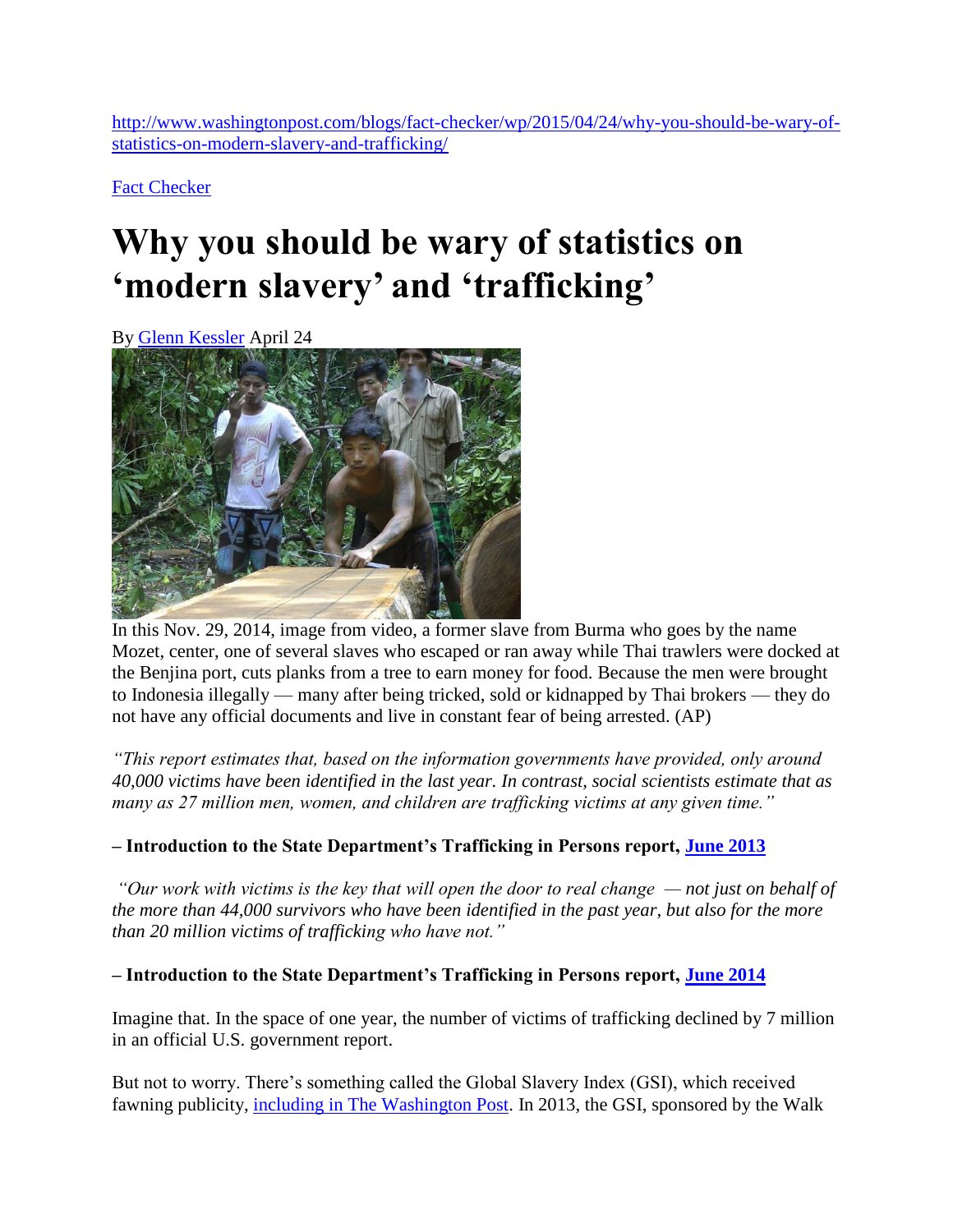Free Foundation, [estimated](http://www.ungift.org/doc/knowledgehub/resource-centre/2013/GlobalSlaveryIndex_2013_Download_WEB1.pdf) that there were 29.8 million people in "modern slavery" around the world. In November 2014, the GSI [unveiled](http://www.globalslaveryindex.org/findings/) what it described as a more precise estimate: 35.8 million people.

That's an increase of 6 million people! What's going on here?

## **The Facts**

Human trafficking — or, as some prefer, "modern slavery" — is a largely hidden crime, so data are relatively scarce. Note that in the State Department reports, there is a large gulf between the estimates of tens of millions of victims and the actual number of identified "survivors" — 44,000 at last count. (This number is also a bit dubious.)

Moreover, the numbers can vary dramatically depending on the definition — and increasingly, the definition has been stretched. A U.N. protocol on trafficking, adopted in 2000, provided a definition of trafficking that for political reasons was kept deliberately vague: Trafficking must meet three conditions — an act (such as movement), means (coercion) and purpose (exploitation). Then, in what American University law professor Janie A. Chuang [calls](http://www.jstor.org/stable/10.5305/amerjintelaw.108.4.0609)  ["exploitation creep,"](http://www.jstor.org/stable/10.5305/amerjintelaw.108.4.0609) trafficking over time has been recast to include all forced labor, even if a person does not change location, and then has been relabeled as "modern slavery."

When the State Department set up its office on trafficking in the early 2000s, the numbers were much more modest. The Department's [2002 report](http://www.state.gov/documents/organization/10815.pdf) provided an estimate that "at least 700,000, and possibly as many as four million men, women and children worldwide were bought, sold, transported and held against their will in slave-like conditions." At the time, the George W. Bush administration was largely focused on highlighting anti-prostitution efforts.

The Obama administration broadened the focus on trafficking to include forced labor, including when no movement was involved — and officials began to label all trafficking as "modern" slavery."

A State Department official, who asked not to be identified, said that the 27 million figure used in the 2013 report came from an estimate by Kevin Bales, a professor at Britain's University of Hull and author of a 2007 book, ["Ending Slavery.](http://www.amazon.com/gp/product/0520257960?ie=UTF8&camp=1789&creativeASIN=0520257960&linkCode=xm2&tag=thewaspos09-20)"

Then, for the 2014 report, State Department officials decided to rely on a 20.9 million estimate [issued in 2012](http://www.ilo.org/wcmsp5/groups/public/---ed_norm/---declaration/documents/publication/wcms_182004.pdf) by the International Labor Organization because officials decided it was more reputable. (This figure was a huge increase from a 2005 ILO estimate of 12.3 million.)

In an example of how definitions matter, 9.1 million of the estimated victims in the ILO report were moved internally or internationally. "The majority, 11.8 million (56 percent), are subjected to forced labor in their place of origin or residence," the report said.

"The major problem we have always faced with human trafficking is finding good data," the State Department official said. "For now, this is still a guesstimate, but the best guesstimate there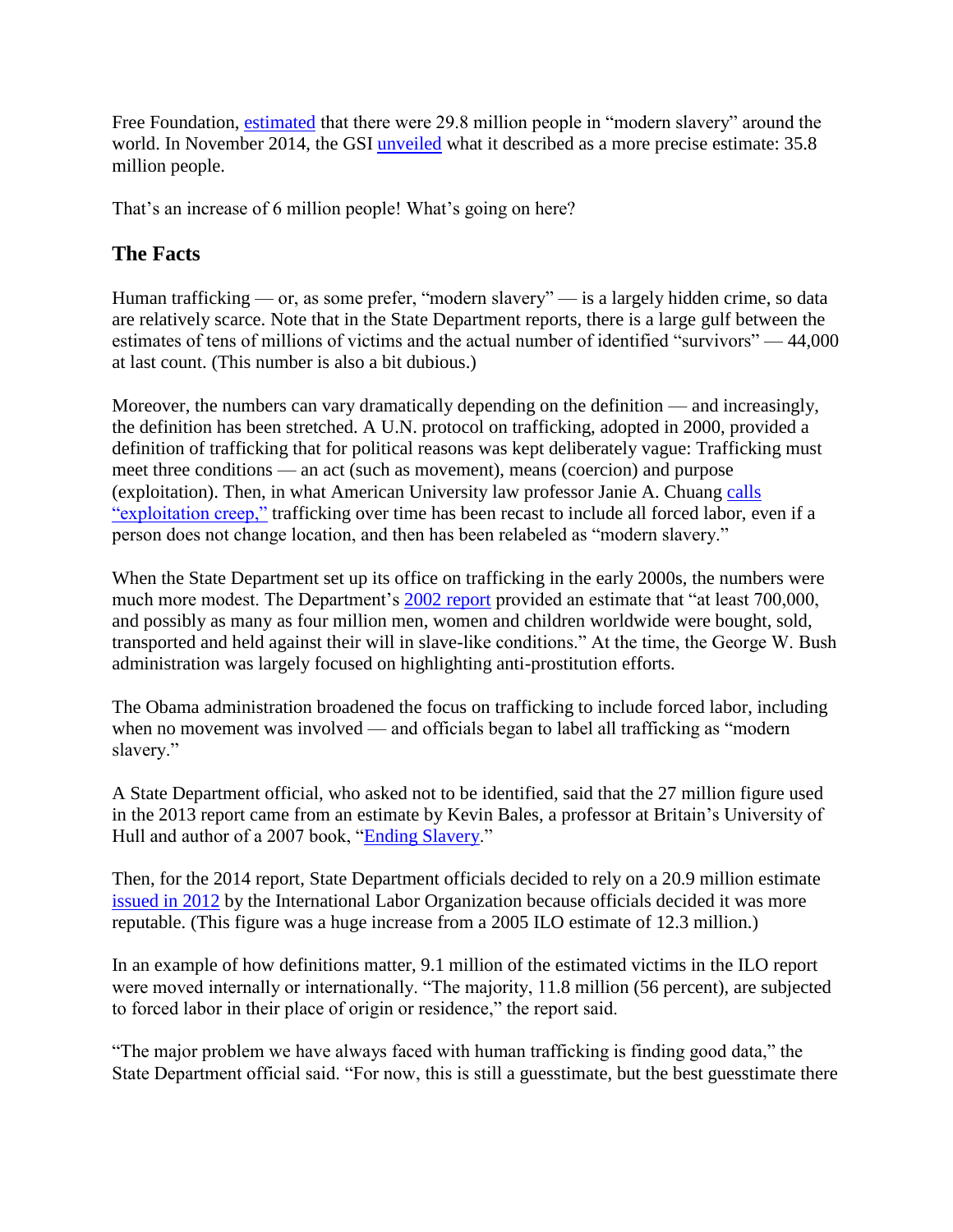is." The official added: "I noticed that media likes to cite the Global Slavery Index number of 35.8 million because it's much larger."

This brings us to the Global Slavery Index. Bales no longer stands by his estimate of 27 million, saying it dates from the 1990s, and points to the GSI as more accurate. (He is the lead author.) But the GSI figure has come under attack from other researchers for having a murky, inconsistent and questionable methodology.

The Walk Free Foundation, founded in 2012 by Australian billionaire Andrew "Twiggy" Forrest, says it wants to eliminate slavery in a generation. The GSI not only provides a total but purports to show how many "slaves" are in each country. GSI relies on an expansive definition of slavery, but confusingly it relies on primary and secondary data that was collected under different definitions.

The data are relatively sparse, but the GSI extrapolates from existing numbers to make calculations in what it deems are similar countries. Essentially, researchers extrapolated from 19 countries to come up with precise statistics for the 167 countries that make up the index.

Thus data for the United States is considered relevant to calculate Italy's total of 11,400 slaves, for instance. South Africa's number of slaves — supposedly 106,000 — was derived from the fact that GSI researchers decided the country is 70 percent "Western Europe" and 30 percent "African" (specifically, an amalgam of Ethiopia, Nigeria, Niger and Namibia).

In the most recent report, GSI began to introduce Gallup polling in selected countries. This is one reason it says the number jumped by 6 million in one year: "The increase is due to the improved accuracy and precision of our measures and that we are uncovering modern slavery where it was not seen before."

The polling was done face to face in seven countries, and 19 additional polls will be added to next year's index, said Pablo Diego Rosell, a Gallup consultant. "In applicable countries, Gallup uses a network sampling methodology. Network sampling gathers information about an individual's carefully defined family network, including those who may be living elsewhere," he said. "This approach is most efficient in the countries that Walk Free prioritized for survey data collection, where modern slavery is either highly prevalent or has greater visibility." In other countries, where he said slavery is not as visible, the index uses "non-survey methodologies."

But Andrew Guth, who [wrote critically of GSI's methodology,](http://traccc.gmu.edu/wp-content/uploads/2014/11/Methodology-in-Trafficking.pdf) notes that the Gallup polling, if taken at face value, demonstrated that some of the index's previous estimates were off course. Ethiopia turned out to have a prevalence level five times lower than the year before — while Russia was deemed to be two times higher.

"This simple comparison throws into question the reliability of their estimates and extrapolations of other countries, whether from last year or this year," he said. "Even their own data compared to itself is not reliable."